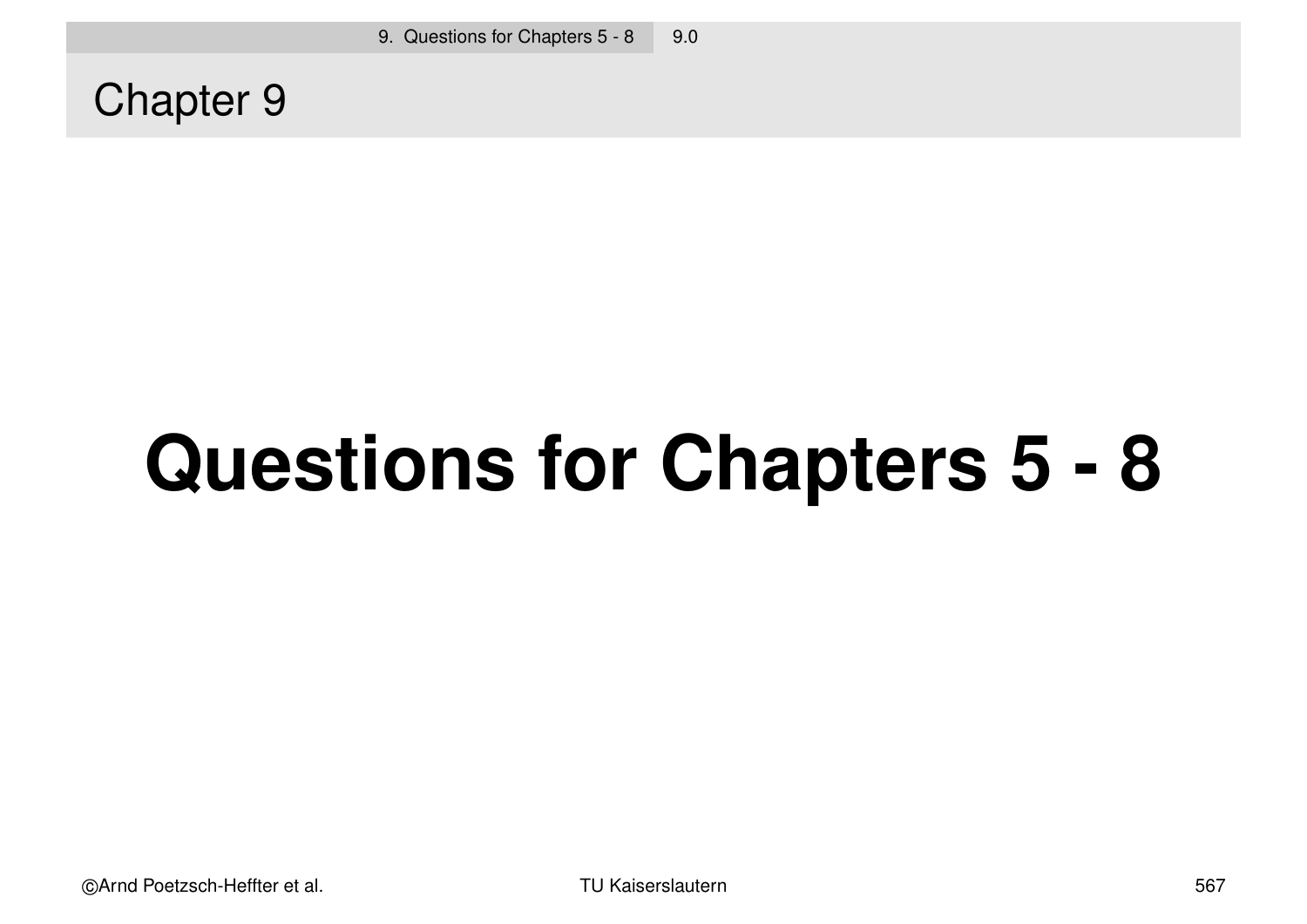#### Overview of Chapter

9. Questions for Chapters 5 - 8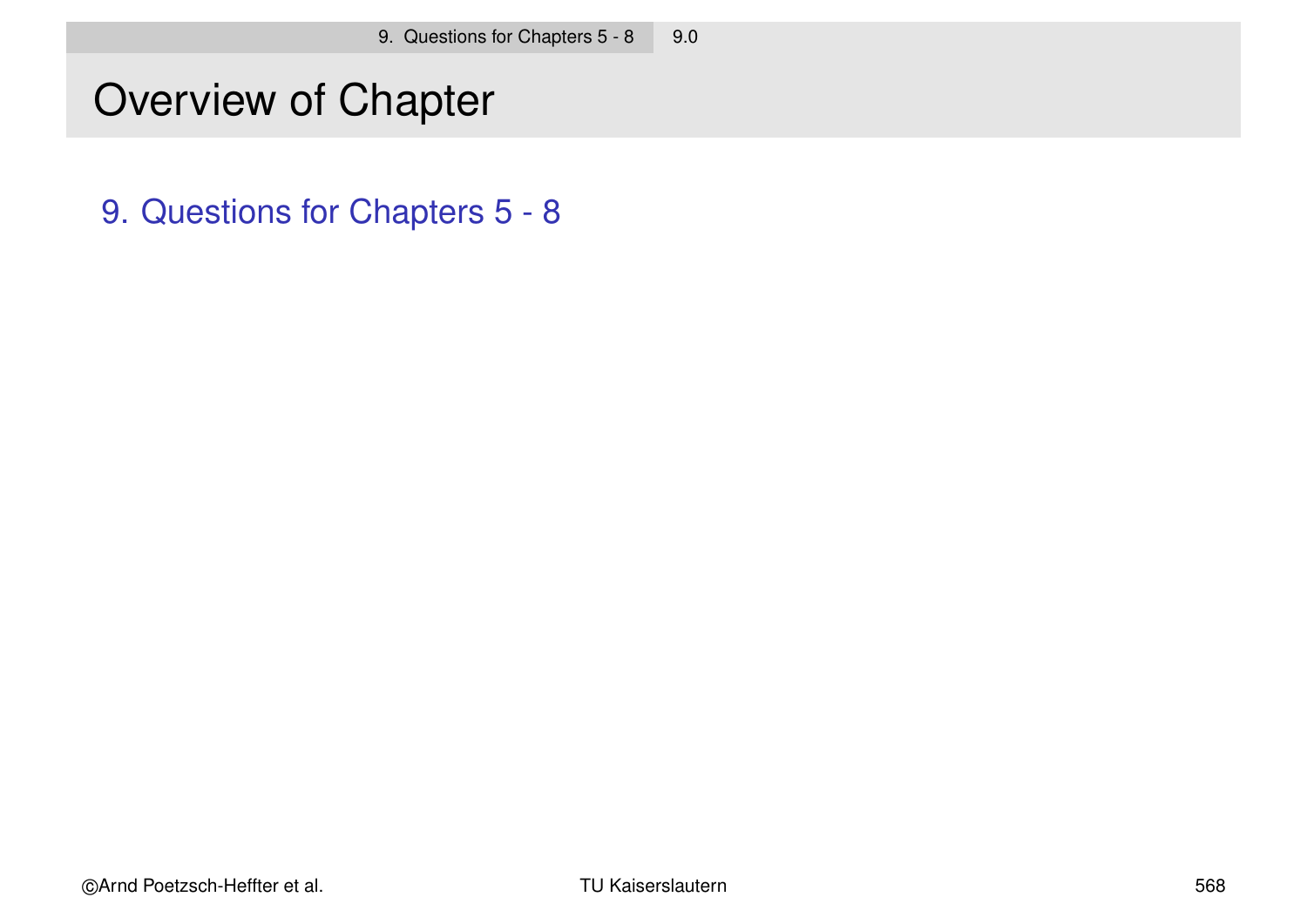### Chapter 5: Verifying functions

- 1. Explain the difference between verification and testing.
- 2. What is the advantage of formal proofs over paper and pencil proofs?
- 3. Property specifications can be wrong. Does this mean that verification is useless?
- 4. What is the relationship between termination and well-definedness of functions?
- 5. How is termination usually proved? Sketch this for gcd and quicksort.
- 6. What are the properties we proved for quicksort?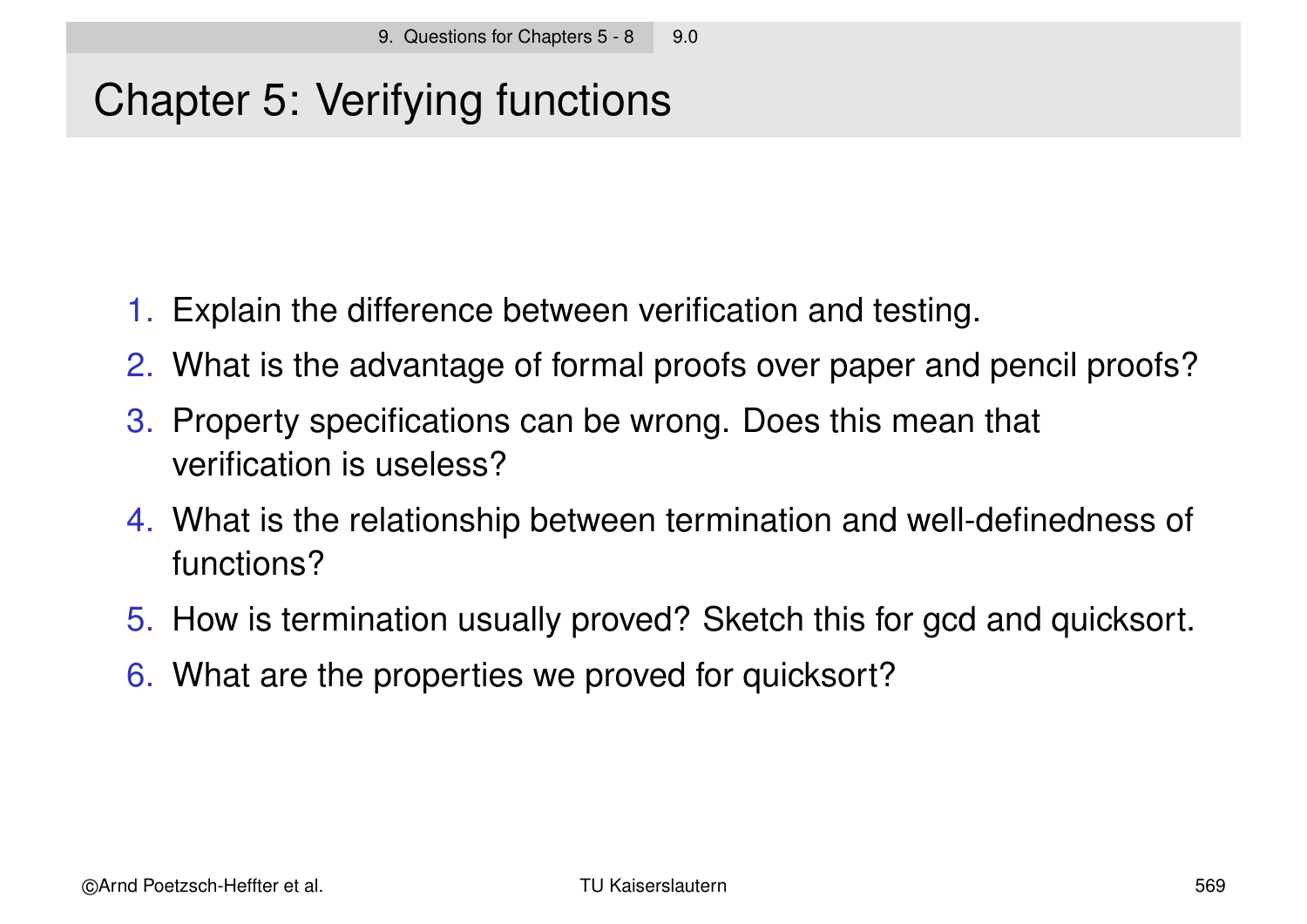## Chapter 5: Verifying functions (2)

- 7. Explain shallow embedding.
- 8. How can functional properties of algorithms are proven in Isabelle/HOL?
- 9. Can Isabelle/HOL be used to prove the complexity of an algorithm? What would be needed (together with Chapter 8)?
- 10. What does structural induction over the function parameters mean?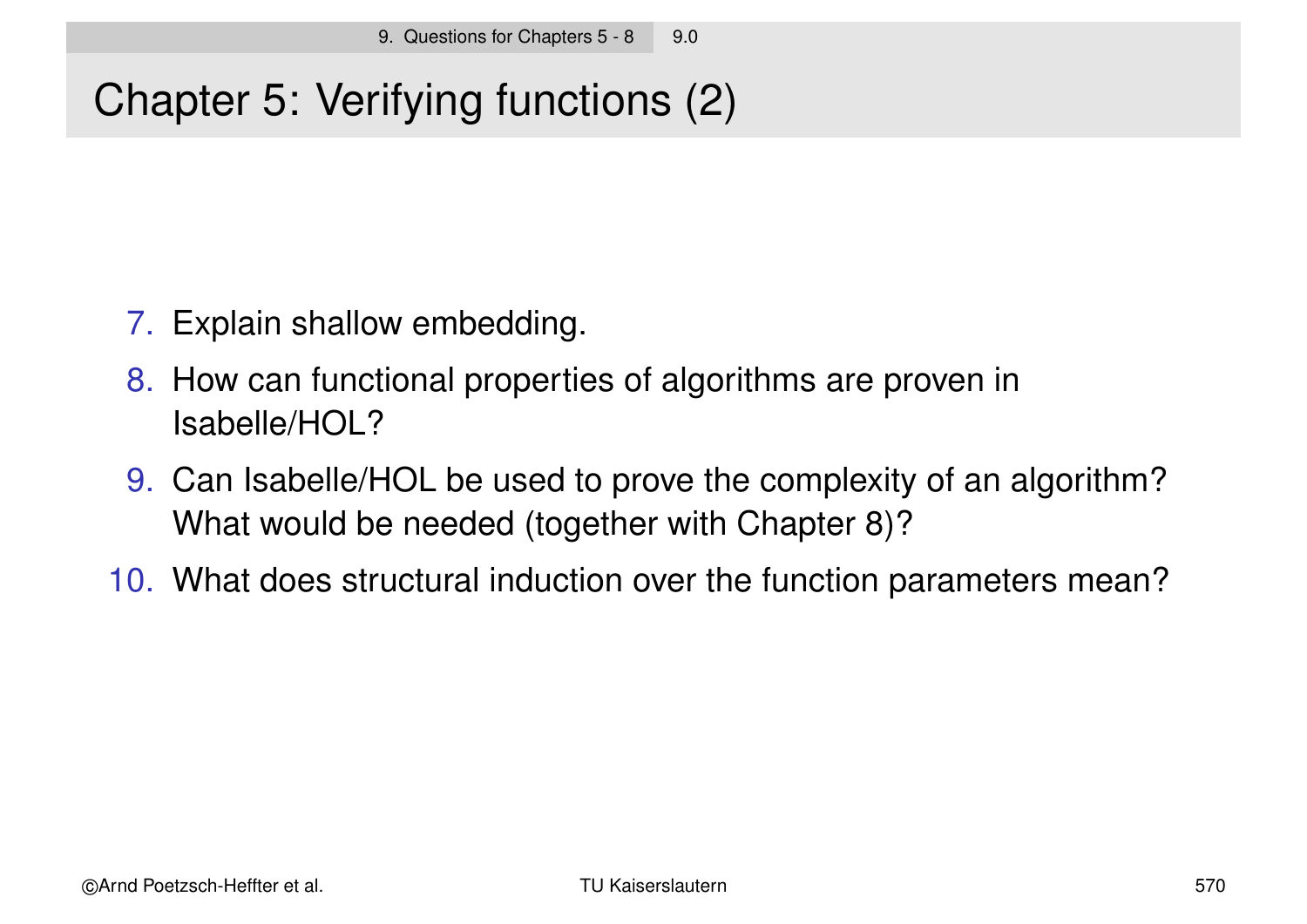#### Chapter 6: Inductive definitions and fixed points

- 1. What is the relationship between sets and functions?
- 2. What is set comprehension?
- 3. How are sets be realized in Isabelle/HOL?
- 4. What is the relationship between sets and types (in Isabelle/HOL)?
- 5. What is the principle of extensionality for functions? Why is it important for verification?
- 6. Define injectivity as a predicate in Isabelle/HOL.
- 7. How are relations represented in Isabelle/HOL. What would be a different representation?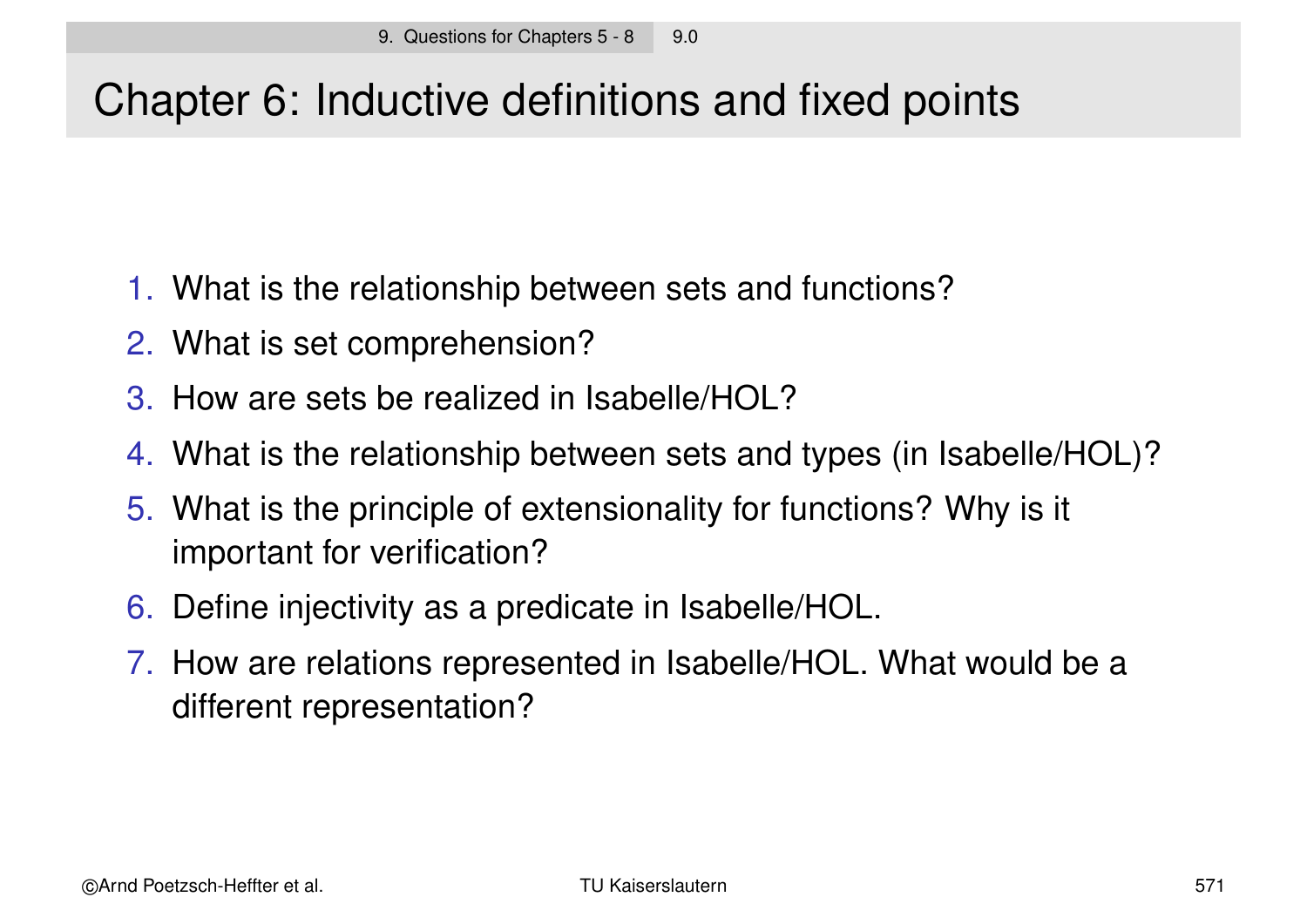## Chapter 6: Inductive definitions and fixed points (2)

- 8. How can the reflexive and transitive closure of a relation be defined? Can this be done in first order logic?
- 9. What is a well-founded relation?
- 10. What is a measure function?
- 11. Explain an application of well-founded relations?
- 12. What is a complete lattice? Give an example of a complete lattice.
- 13. Explain the Kaster/Tarski theorem. Why is it important? What is the relationship to inductive definitions?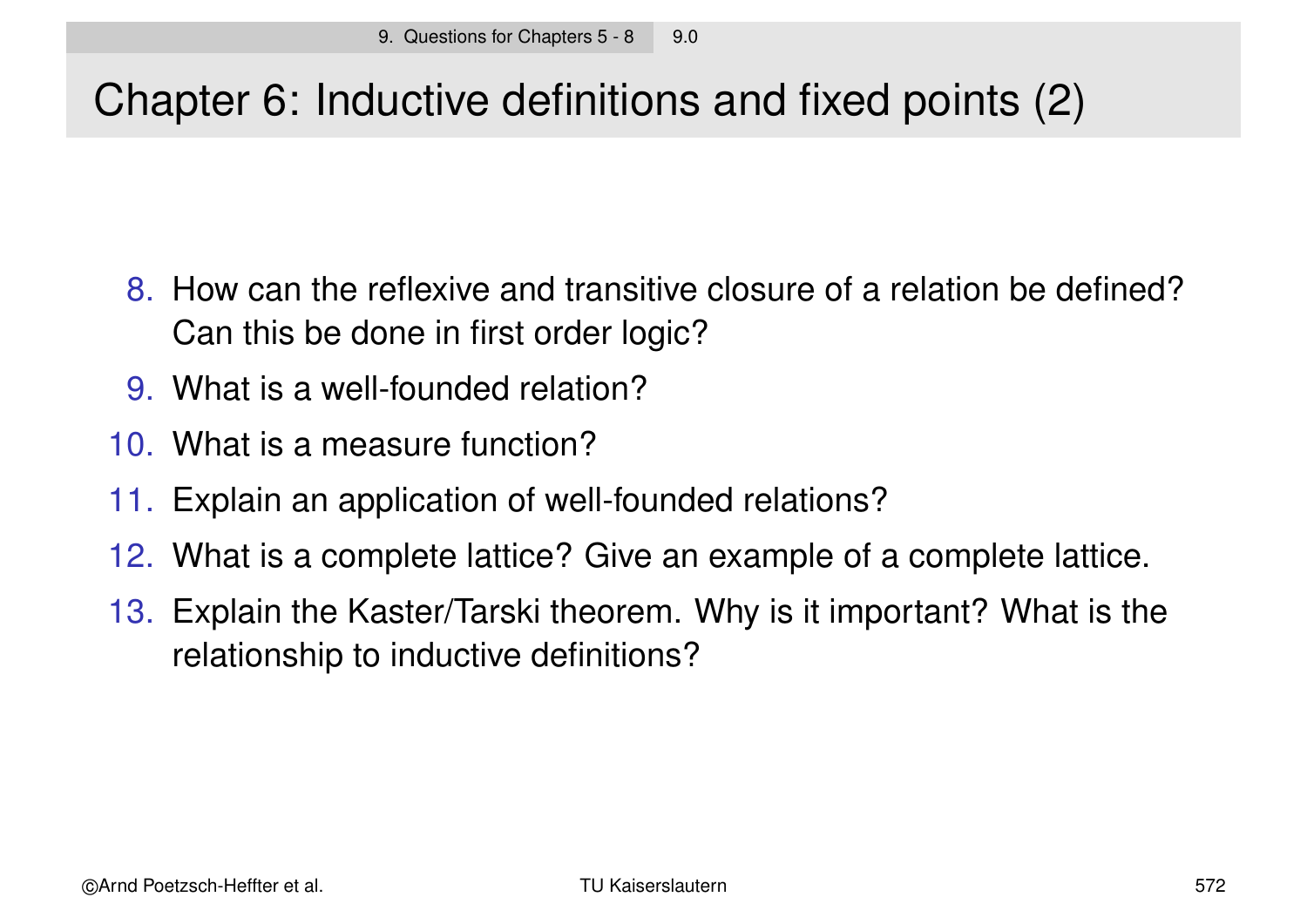### Chapter 6: Inductive definitions and fixed points (3)

- 14. Explain the inductive definition of sets. What is the syntactic schema used?
- 15. Why is it necessary to constrain inductive definition to the syntactic schema?
- 16. Give an example of an inductive definition.
- 17. What is the relationsship between recursive and inductive definitions?
- 18. What is a coinductive definition? framebreak
- 19. For which situation are coinductive definitions needed?
- 20. What is a transition system? Give examples.
- 21. Explain the syntax of LTL defined in the lecture.
- 22. What is a Kripke structure? How is it related to transition systems?
- 23. What is a liveness property?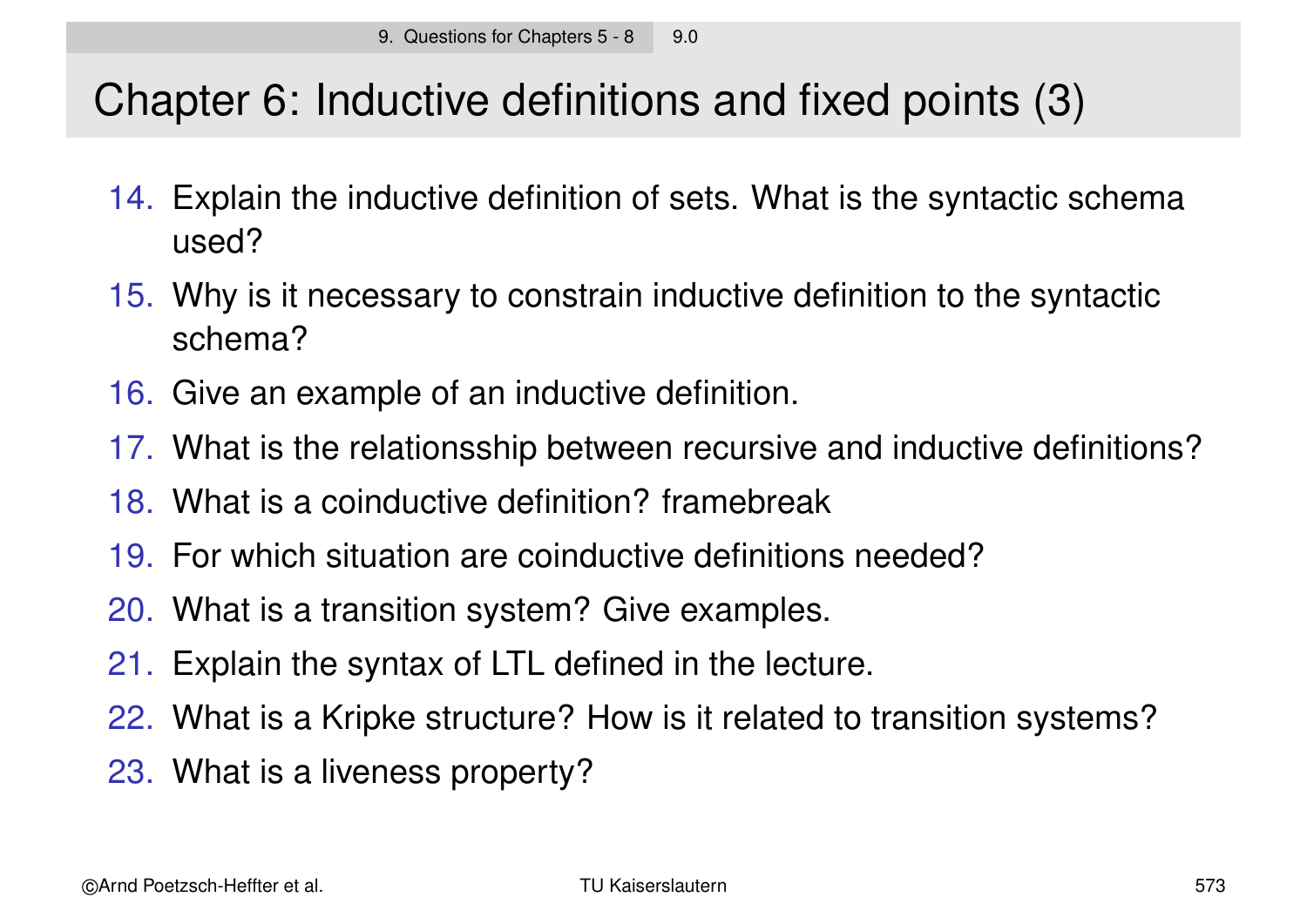### Chapter 7: Programming language semantics

- 1. What is a programming language semantics? Who is a typical user of a semantics?
- 2. What is a deep embedding of a language into a specification framework such as Isabelle/HOL?
- 3. Explain big step semantics.
- 4. What can be expressed in small step semantics that is not directly expressable in big step semantics?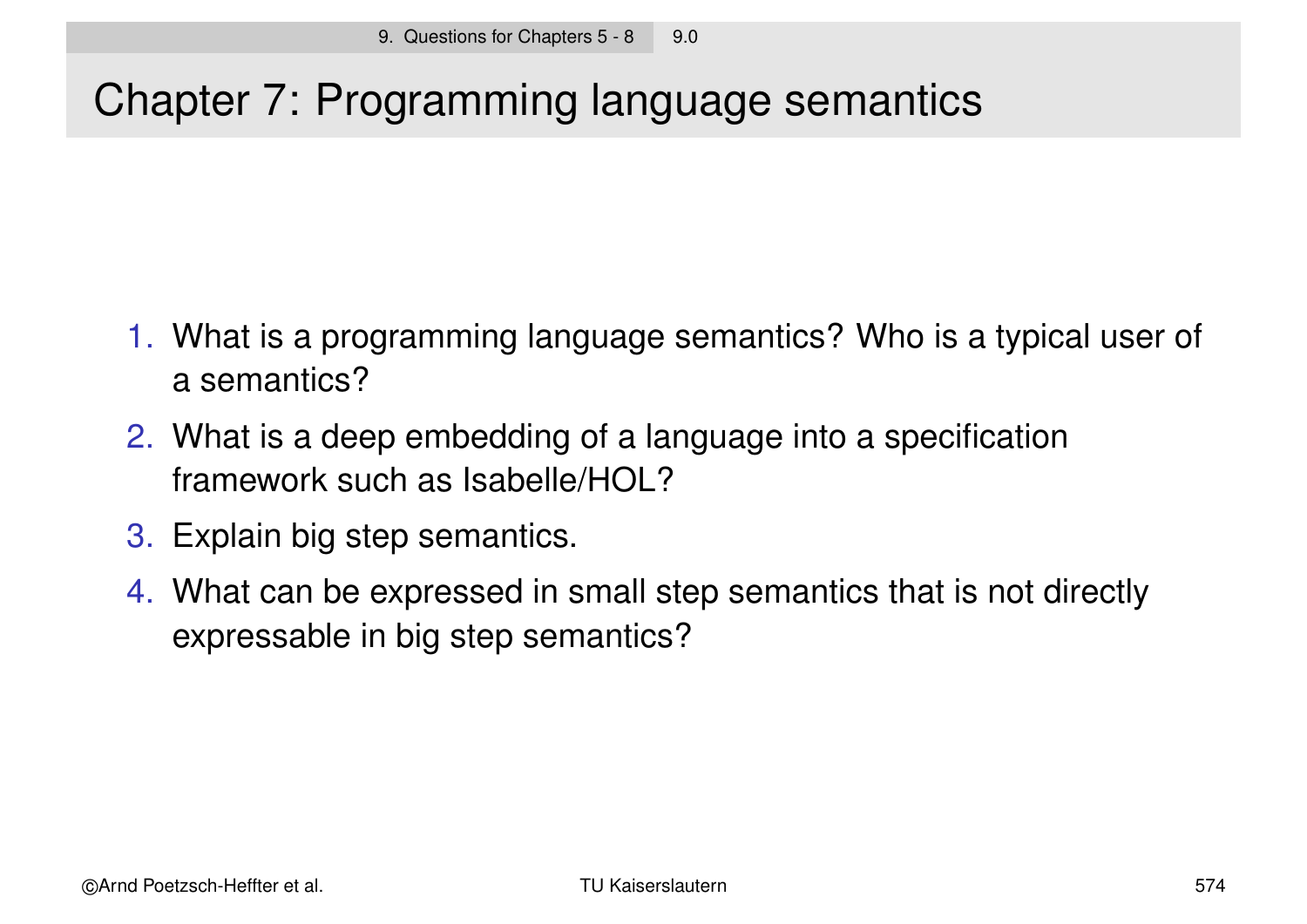# Chapter 7: Programming language semantics (2)

- 5. Show how the semantics of parallel statement execution can be handled in small step semantics.
- 6. What does compositionality mean in the context of denotational semantics?
- 7. How is operational semantics formalized in Isabelle/HOL? Explain motivations for such formalizations.
- 8. Can programming language semantics be used for program verification?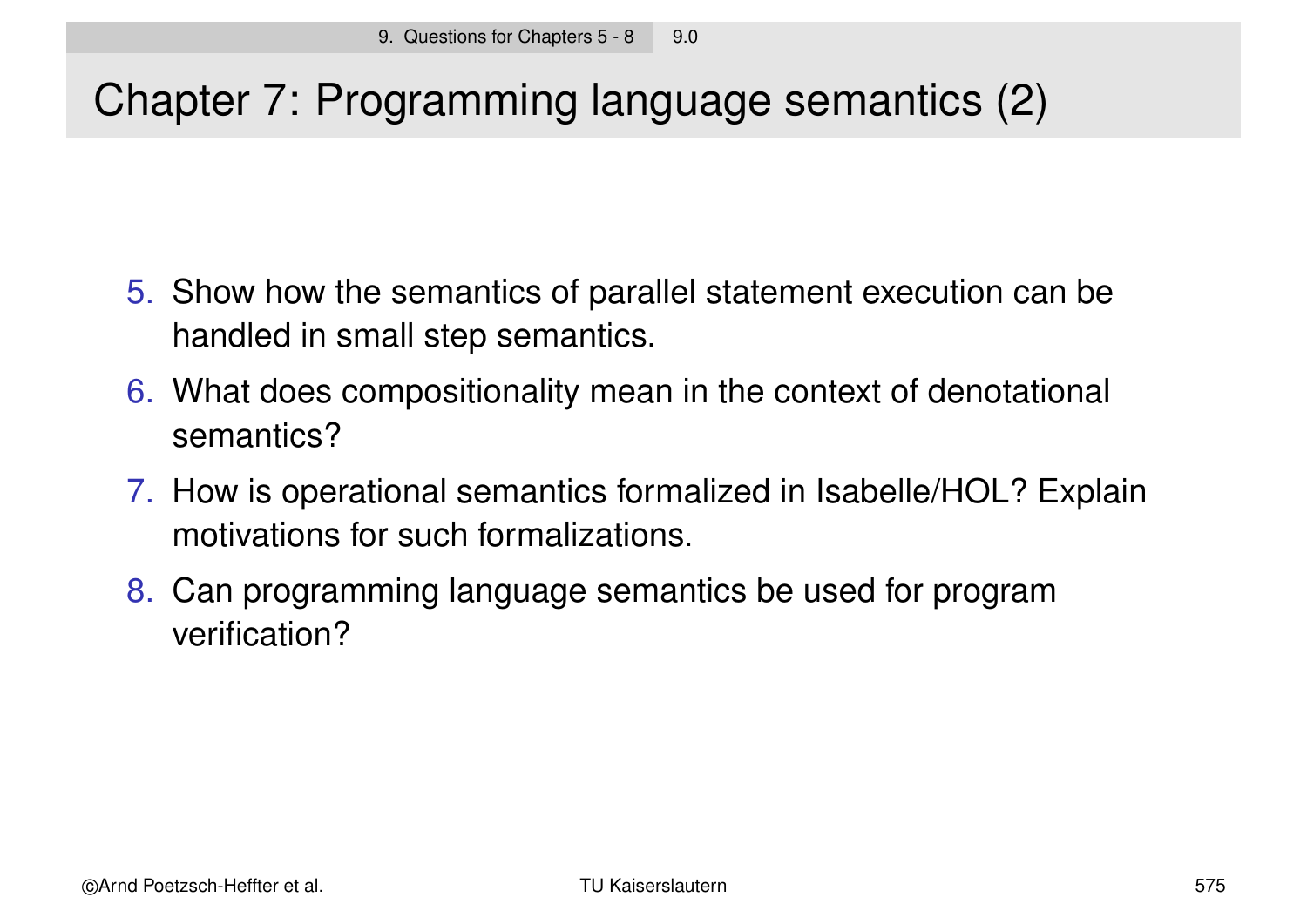#### Chapter 9: Program verification

- 1. What does it mean that a Hoare triple is valid? How can validity be formalized?
- 2. How can a programming logic be expressed in HOL?
- 3. Why are assertions in Hoare logic be formalized as functions?
- 4. Can Hoare logic proofs be done in Isabelle/HOL? Explain a rule application?
- 5. What does soundness mean for a Hoare logic? How is soundness proved?
- 6. What is a WP-transformer? How is WP-transformation defined for IMP?
- 7. What do we mean by Hoare logic in WP-form? What is the advantage of Hoare logic in WP-form over the classical rules?
- 8. How are arrays handled in Hoare logic?